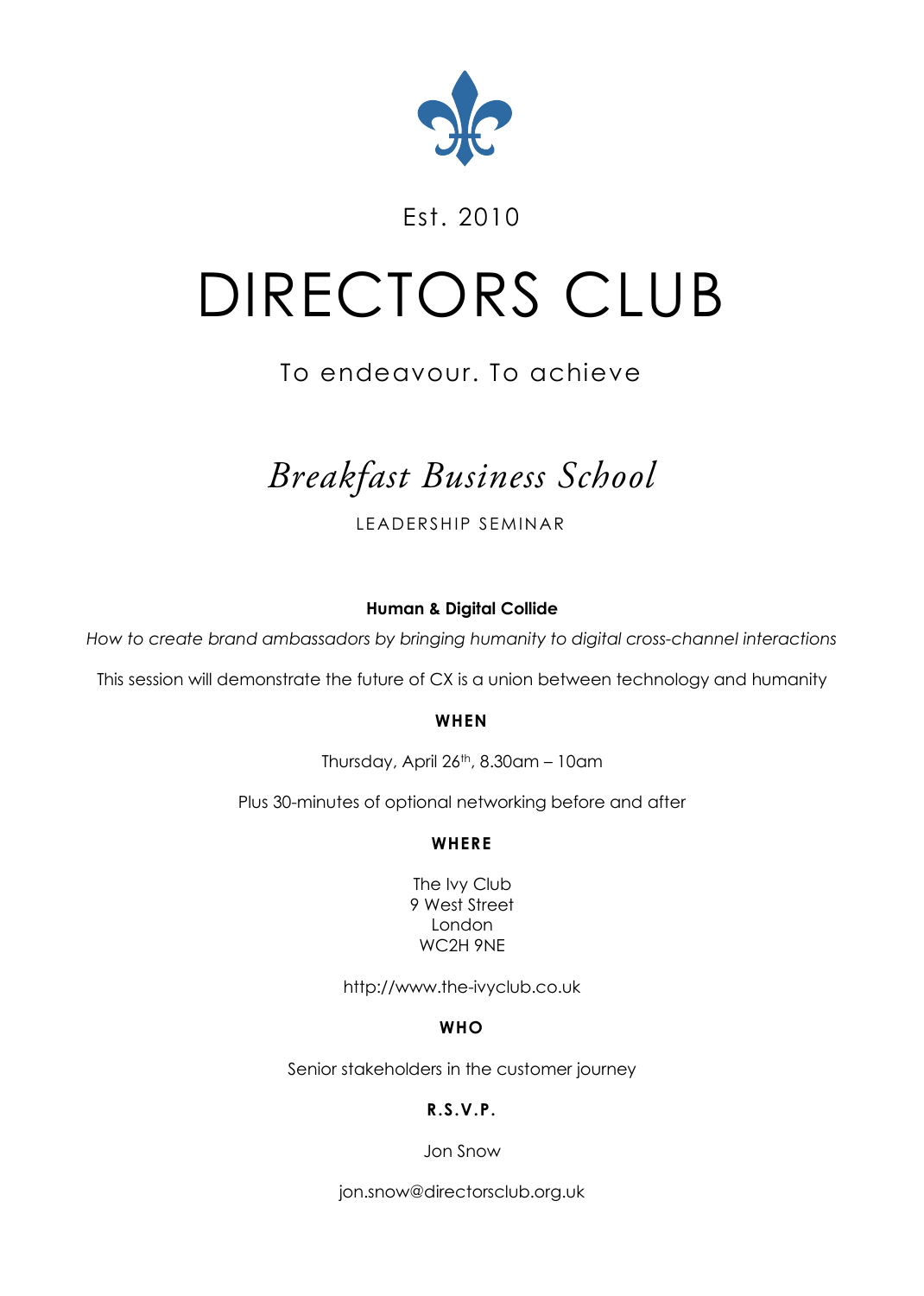

Dear Members & Special Guests,

You are cordially invited to attend a **Directors' Club Breakfast Business School™** seminar on **Thursday, April 26th**, 8.30am – 10am with 30-minutes of optional networking before and after.

The venue is **The Loft at The Ivy Club** in London's Soho (http://www.the-ivyclub.co.uk).

This seminar is **free of charge**; you are attending as our quest.

You may bring an internal colleague to accompany you, again at no charge but subject to space availability. Please book his or her guest place when confirming your own attendance. We cannot extend this offer to external contractors or consultants.

#### **AGENDA**

8am – 8.30am Arrival, coffee & networking (please arrive by 8.25am)

8.30am – 10am Seminar

10am – 10.30am Coffee & networking (optional)

#### **R.S.V.P.**

If you'd like to accept this invitation, please email your acceptance to:

jon.snow@directorsclub.org.uk

#### **SEMINAR OVERVIEW**

*Human & Digital Collide: How to create brand ambassadors by bringing humanity to digital cross-channel interactions*

The customer experience landscape has been forever altered by digital. Your customers have more ways than ever to connect with your brand. Whether that comes via AI (artificial intelligence) and chat-bots or through traditional human associates, consumers expect consistent, rewarding experiences at every touchpoint.

Join TTEC's **Iain Banks**, VP International Markets and **Steve Ellis**, Partner for Learning & Performance for an informative breakfast session as they demonstrate the future of CX is a union between technology and humanity.

You'll discover:

- How to balance automation with humans in the customer experience ecosystem
- Tips for increasing productivity and performance by integrating bots and human associates
- Ways to leverage systems and operational excellence to hire, train and retain world-class people that serve as brand ambassadors within a omnichannel environment
- The importance of having employees motivated, culturally-aligned, and equipped with the right mind-set and skillset to deliver exceptional customer experiences at every interaction.

#### **NETWORKING**

Two 30-minute networking sessions before and after the seminar give you an opportunity to meet your peers and expand your network.